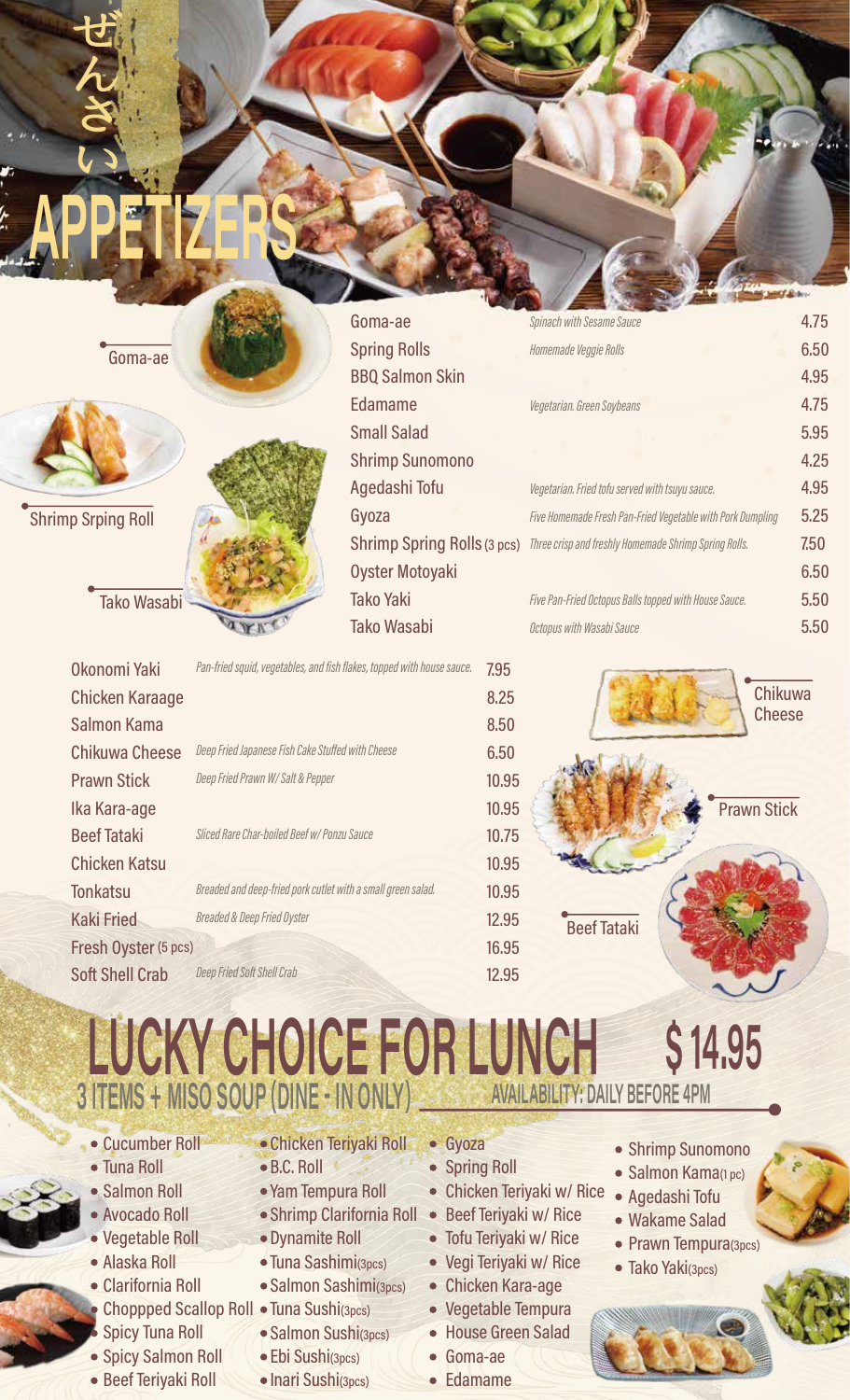# LUI<del>w</del>it Du  $\boldsymbol{\Lambda}$



と

う

4 Pcs California Roll, 2 Pcs Salmon 2Pcs Tuna Sushi, Green Salad, Fried Noodle



### **BEEF SYOGAYAKI** BOX B-2 \$13.95

2 Pcs California Roll, 3 Pcs Tuna Roll, Green Salad Beef Syogayaki,Rice, Assorted Tempura, Miso Soup



**LUNCH BOX1 \$14,95** 2 Pcs Salmon Sashimi, 3 Pcs Tuna Sashimi Green Salad, Assorted Tempura, Rice, Miso Soup



## TEMPURA UDON SET D **\$15,95**

2 pcs California roll, 1 Ebi, 1 salmon, 1 Tuna, 1 Tai sushi 1 Assorted Tempura, Green Salad And Udon Soup

> Nabeyaki Udon 13.50

SET B **\$13,95** 

**IF YOUR PLEASE BE advised that food prepared here may**<br>If you have any food allergy or a special dietary requirement<br>If you have any food allergy or a special dietary requirement<br>If Please inform a member staff or ask for

Please inform a member staff or ask for more information.

4 Pcs California Roll, Green Salad Fried Noodle, Assorted Tempura, Miso Soup



**CHICKEN TERIYAKI** BOX C-1 \$13.95 2 Pcs California Roll, 3 Pcs Tuna Roll, Green Salad

Chicken Teriyaki, Rice, Assorted Tempura, Miso Soup

LUNCH BOX 2 **\$15,95** 



SASHIMI UDON SET E **\$16,95** 

2 pcs California roll, 3 salmon, 3 Tuna, 3 Tai Sashimi 1 Assorted Tempura, Green Salad And Udon Soup





Please be advised that food prepared here may<br>contain these ingredients: Milk, Eggs, Soy, Nut, Shellfish.

**\$13,95** 

2 Pcs California Roll, 3 Pcs Tuna Roll, Green Salad Beef Teriyaki,Rice, Assorted Tempura, Miso Soup



CHICKEN KATSU BOX C-2 \$13.95

2 Pcs California Roll, 3 Pcs Tuna Roll, Green Salad Chicken Katsu, Rice, Assorted Tempura, Miso Soup



LUNCH BOX 3 **\$14,95** 2 Pcs Salmon Sashimi, 3 Pcs Tuna Sashimi Green Salad, Chicken Karaage, Rice, Miso Soup



DELUXE SASHIMI SET F **\$18,95** 

2 pcs California roll, 3 Salmon, 3 Tuna, 3 Tai Sashimi 1 Salmon, 1 Tuna, 1Ebi, 1 Tai Sushi, 1 Assorted Tempura, Rice, ...

| • Chicken Udon             | 10.95 |
|----------------------------|-------|
| • Katsu Udon               | 12.95 |
| • Beef Don                 | 11.95 |
| • Chicken Fried Rice 12.95 |       |
|                            |       |

10.95

**Beef Udon** 

Salmon **Fried Rice** 13.95

11.95

**Chicken Don**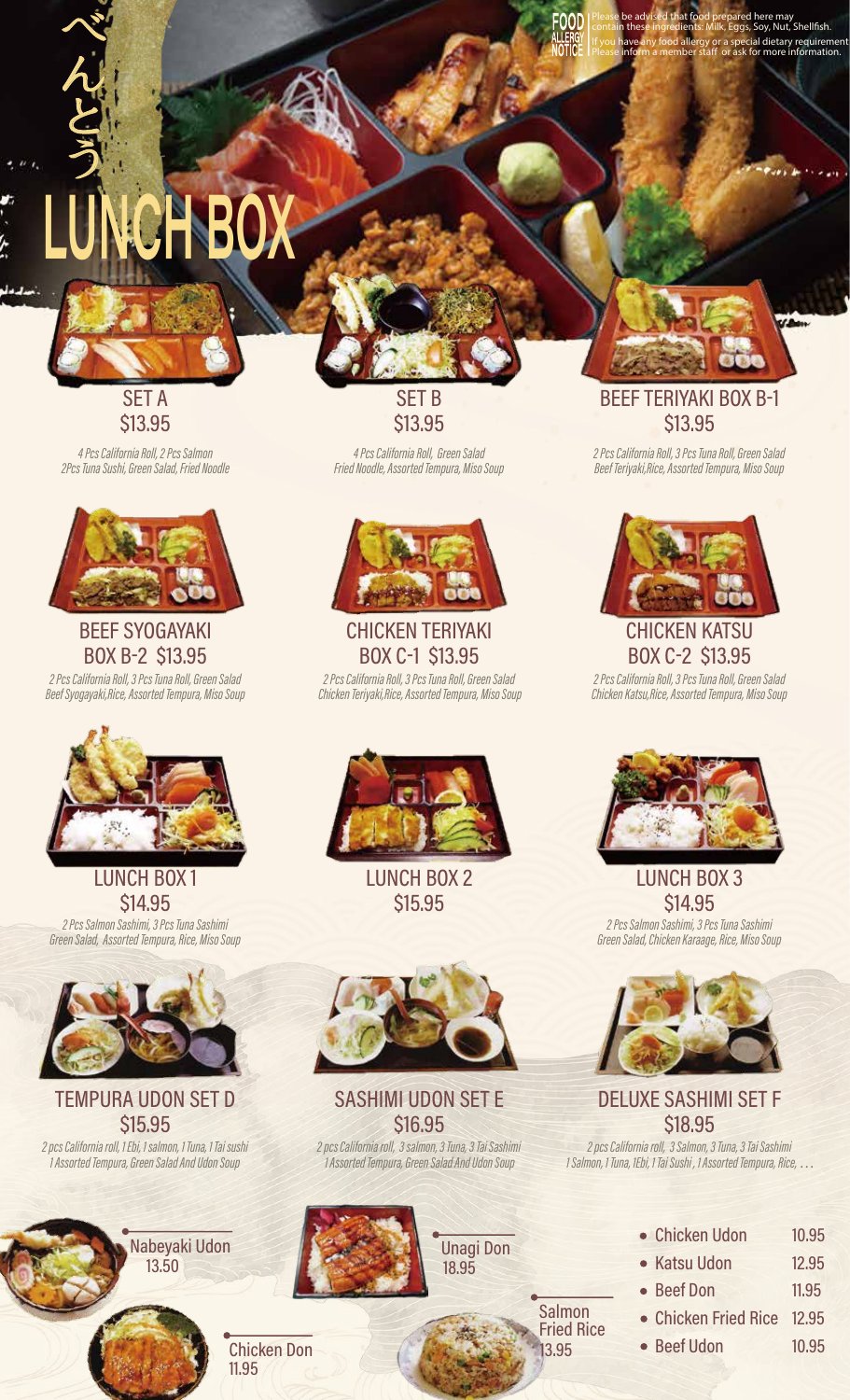



KIRIN SPECIAL \$10.95 California Roll, Inari Roll, Cucumber Roll



SUSHI COMBO A \$11.95 California Roll, Dynamite Roll, Cucumber Roll



**CANADA COMBO \$12.95** Dynamite Roll, Canada Roll, 2pcs Koloke



ZEST COMBO \$35.95 Miso Soup w/Ebi Sunomono or Edamame, 3pcs Tuna Salmon Tai & Tpc Hokki Sashimi, 8pcs Rainbow Roll<br>Salmon Tai & Tpc Hokki Sashimi, 8pcs Rainbow Roll<br>Tpc Tuna, Salmon & Ebi Sushi, Assorted Tempura, Ice Cream

### KIRIN HOUSE COMBO \$33.95

Tuna, Salmon, House, Spicy Tuna, BBQ Eel, California Roll<br>2pcs Salmon, 2pcs Tuna, total 40pcs



Please be advised that food prepared here may<br>contain these ingredients: Milk, Eggs, Soy, Nut, Shellfish. ALLERGY<br>NOTICE Please inform a member staff or ask for more information.



**VEGETABLE COMBO \$10.95** Vegetable Roll, Cucumber Roll, 3pcs Inari



SUSHI COMBO B \$12.95 California Roll, Tuna Roll, 1pc Salmon, 1pc Prawn, 1pc Tuna



TUNA & SALMON COMBO \$13.95 Tuna Roll, Salmon Roll, 2pcs Tuna, 2pcs Salmon



DYNAMITE COMBO \$11.95 2pcs Koloke, California Roll, Dynamite Roll



SUSHI COMBO C \$18.95 California Roll & Assorted Sushi 8pcs



**SPICY COMBO \$15.50** Spicy Tuna, Spicy Beef Roll, Spicy Salmon Roll

★ MENU SUBJECT TO CHANGE WITHOUT NOTICE